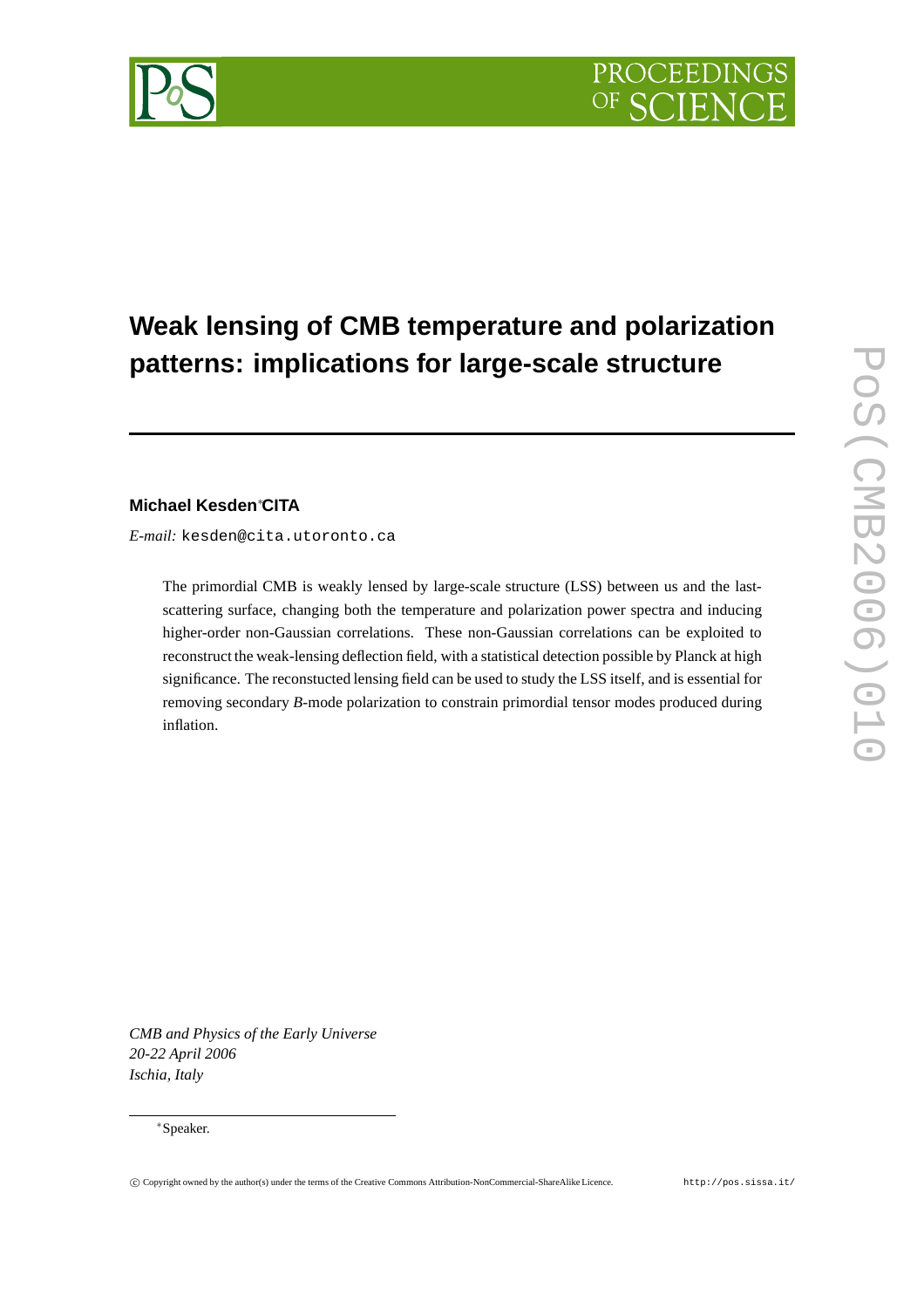# **1. Introduction**

A wealth of current and future experiments including the upcoming Planck mission will provide us with an all-sky map of both the temperature and polarizations patterns in the CMB. The primordial power spectrum derived from existing data has done much to confirm the ΛCDM concordance model of the Universe, and has allowed us to estimate the cosmological parameters of this model with unprecedented precision. The low-noise, high-resolution maps that will become available in the near future will allow us to study not just the primordial CMB generated at the lastscattering surface but also secondary anisotropies produced in the intermediate and high-redshift Universe. Though these secondary anisotropies can be viewed as "foregrounds" from the perspective of estimating parameters from the primordial CMB, considered in their own right they can teach us much about cosmology and the formation of large-scale structure (LSS). The subject of this talk will be the secondary anisotropies induced by weak lensing, the deflection of primordial CMB photons by the LSS between us and the last-scattering surface. Measurements of weak lensing's effect on the CMB are important for a variey of reasons. Weak lensing's dependence on LSS implies that it is yet another constraint the primordial power spectrum  $P(k)$  and thus a valuable consistency check on estimates of  $\sigma_8$ ,  $n_s$ , and other cosmological parameters. Unlike galaxy lensing, weak lensing of the CMB is sensitive to the LSS all the way back to the last-scattering surface, providing a rare window on the largest-scale (lowest *k*) modes. To the extent that these modes are uncorrelated with the primordial CMB they are invaluable in helping to beat down the cosmic variance that plagues all attempts to compare experiment with theory at these scales. Finally, reconstruction of the lensing field out to the last-scattering surface is potentially essential to recovering primordial *B*-mode polarization, often described as a "smoking gun" of gravitational waves generated during inflation.

We will attempt to provide some qualitative insight into the effect of weak lensing on CMB temperature and polarization in Section 2, and how this lensing differs from the lensing of background galaxies very familiar to the astronomy community. Section 3 will then discuss several of the recently developed semi-analytic techniques for exploiting lensing-induced non-Gaussianity in the CMB to reconstruct the lensing-deflection field. We will begin with an analysis of the temperature and polarization-based quadratic estimators valid to linear order in the lensing field  $\phi$ , which should allow at least a statistical detection of the lensing power spectrum for an experiment of the noise and sensitivity of Planck. We then show that to higher order in  $\phi$  these estimators are biased, and that this bias will be relevant for next-generation experiments such as CMBPOL. Maximum likelihood estimators, though computationally more cumbersome, reveal the limitations of quadratic estimators and will be necessary to extract optimal limits from these next-generation experiments. The application of the these reconstruction techniques to constraining primordial tensor perturbations and their relevance to near-future experiments is considered in Section 4, where it is seen that reconstruction can push upper bounds on the tensor-to-scalar ration *r* down from  $r \lesssim 10^{-2}$  to as low as 10<sup>-5</sup> assuming the very difficult task of foreground removal can be achieved. Some concluding remarks are given in Section 5.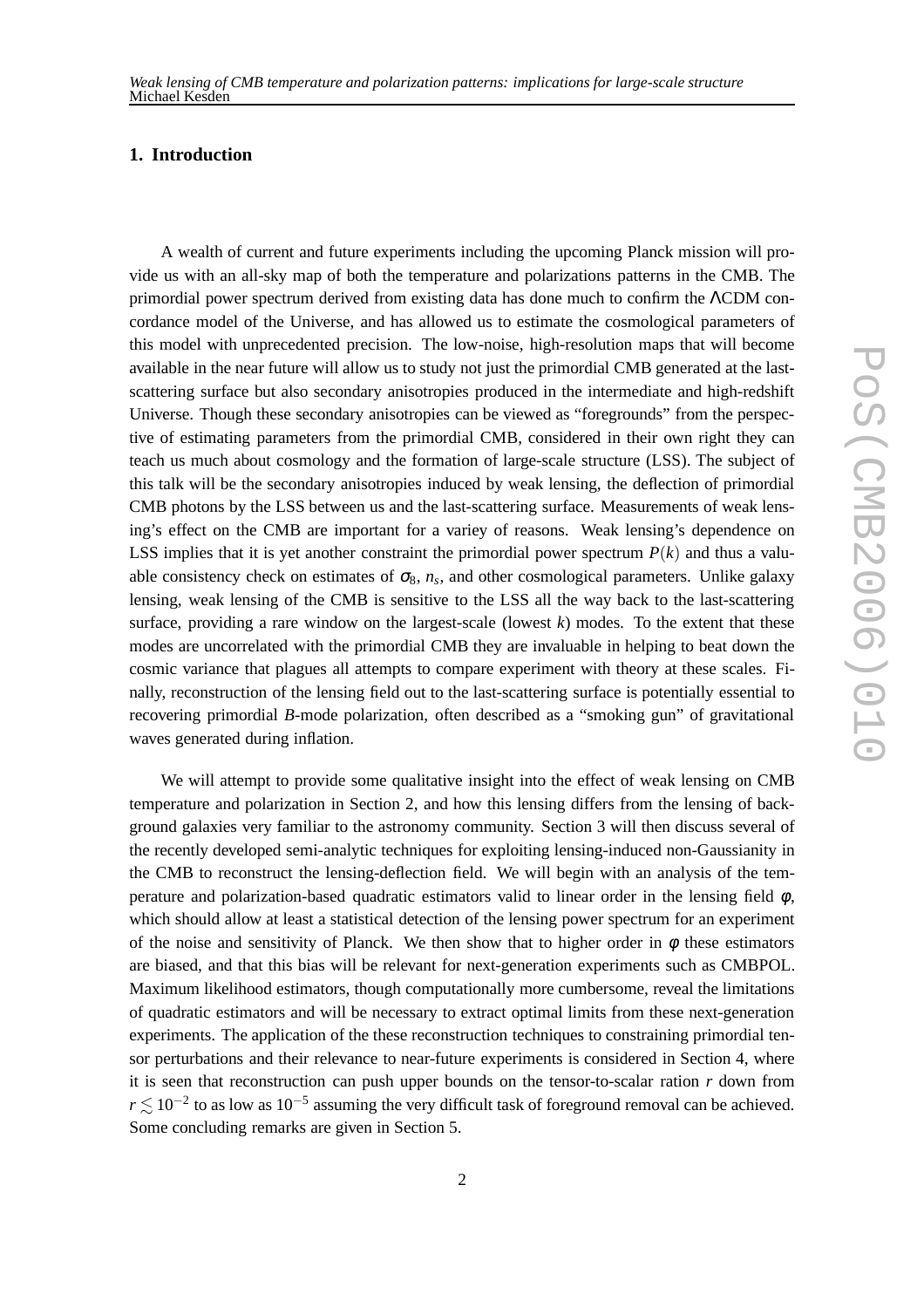## **2. Weak Lensing**

A nice pedagogical treatment of the effect of weak lensing on the CMB is given in [1]. The trajectories of CMB photons are governed by the geodesic equation,

$$
\frac{d^2x^i}{d\lambda^2} = -\Gamma^i_{\alpha\beta}\frac{dx^\alpha}{d\lambda}\frac{dx^\beta}{d\lambda},\qquad(2.1)
$$

where the Christoffel symbols  $\Gamma^i_{\alpha\beta}$  can be derived from the perturbed metric

$$
ds^{2} = -(1+2\Psi)dt^{2} + a^{2}\delta_{ij}(1+2\Phi)dx^{i}dx^{j}. \qquad (2.2)
$$

These perturbations lead to a remapping of the observed temperature and polarization fields, so that observations in a direction  $\theta^i$  correspond to a point in a direction  $\theta^i_s$  at the last-scattering surface given by the deflection field

$$
d^{i} \equiv \theta_{S}^{i} - \theta^{i} = 2 \int_{0}^{\chi} d\chi' \Phi_{,i}(\vec{x}(\chi')) \left(1 - \frac{\chi'}{\chi}\right).
$$
 (2.3)

which to excellent approximation can be expressed as the gradient of a lensing potential  $d^i =$  $\nabla^i \phi$ . Integrating Eq. (2.3) out to the last-scattering surface results in typical deflections of several arcminutes in magnitude. The simple fact that lensing manifests itself as a remapping has important implications for how we might hope to detect its effects in the observed CMB. The deflection field at a given point depends on the LSS integrated along the line-of-sight, not on whether the primordial CMB is hot or cold in that particular direction or how the polarization vector is oriented. As a result, lensing cannot making the mean CMB hotter or colder, or induce any changes in the onepoint probability distribution function (PDF). This symmetry further implies that lensing cannot generate a three-point or other odd correlation function on its own, though correlations between the lensing field and other secondary anisotropies like the Sunyaev-Zeldovich (SZ) effect that trace the LSS can lead to such correlations. One of the most generic predictions of inflation, confirmed to high accuracy by WMAP and other experiments, is that the primordial CMB should be Gaussian, implying that its statistcs are fully determined by its power spectrum and that the connected parts of all higher-order correlation functions such as the trispectrum must vanish. By remapping the primordial CMB lensing not only shifts power from large to small scales, but more importantly for the purpose of lensing reconstruction generates a non-zero trispectrum that in the next section will be shown to be intimately connected to efforts to determine the lensing-potential power spectrum.

Weak lensing affects polarization patterns in the CMB in ways very similar to its effect on the temperature, but with a very significant new complication. In the absence of tensor modes generated during inflation, primordial CMB polarization consists entirely of *E*-modes in which the gradient of the polarization field is either parallel or perpendicular to the direction of the polarization itself. This follows from the fact that the only direction specified by scalar perturbations is their gradient, and therefore symmetry compels both the polarization and its gradient to align in that direction as well [1]. By contrast, tensor perturbations or gravitational waves (GWs) have an intrinsic polarization themselves, and thus the two different directions specified by the GWs' gradient and polarization allow the directions of the resulting CMB polarization and gradient to become decoupled. Both *E* and *B* polarization modes are necessary to describe this more general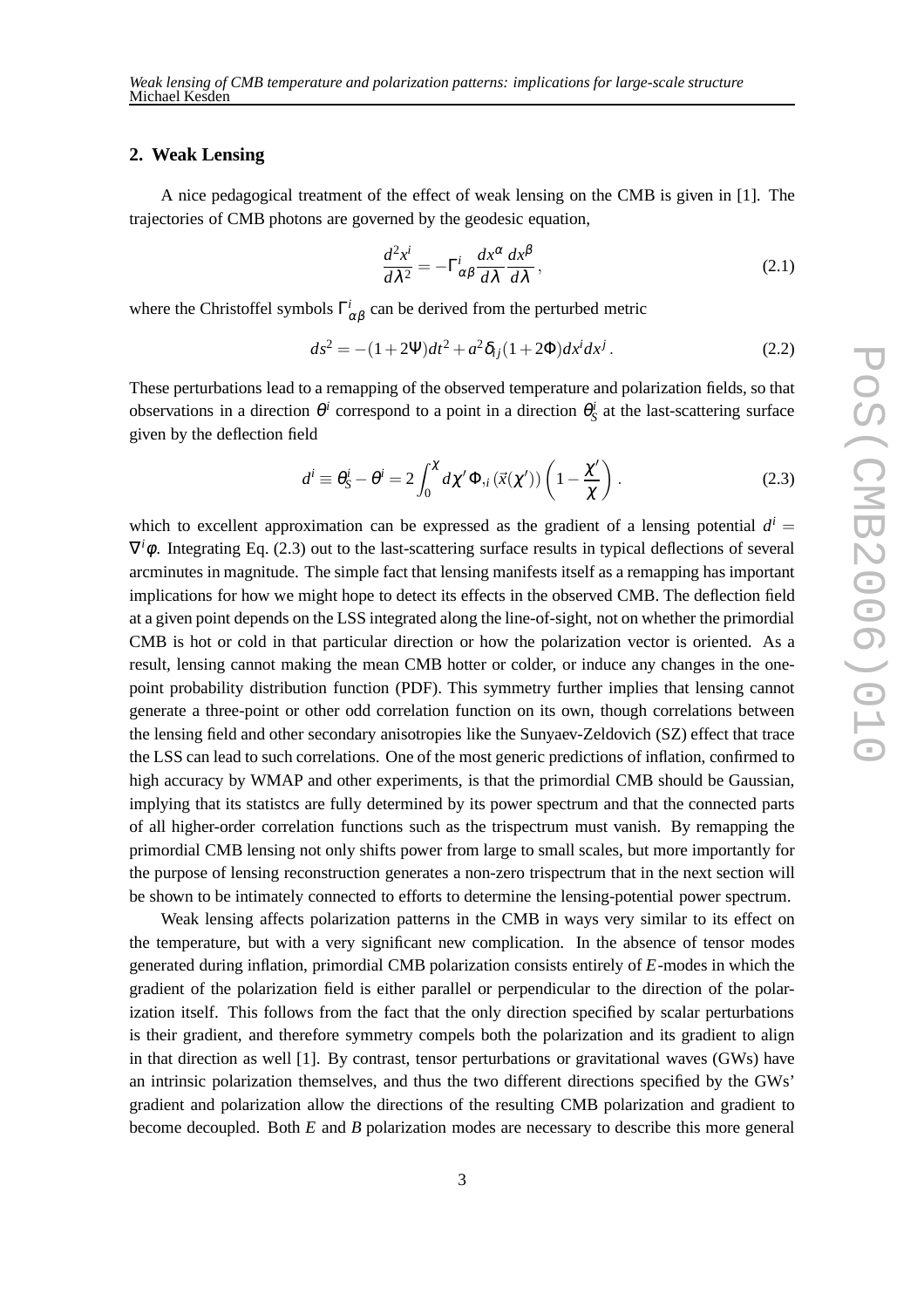polarization pattern. In a similar way to GW polarization, gradients in the lensing potential field supply supply a second direction and thus necessitate the use of *B*-modes to characterize the resulting lensed CMB polarization field. The *B*-mode polarization induced by lensing must be removed as accurately as possible to set the tightest limits on primordial tensor modes, a subject we will return to in Section 4.

Additional insight into the effects of weak lensing on the CMB can be gained by comparison with the weak lensing of a field of background galaxies. One major difference is that background galaxies exist over a broad redshift distribution, while the CMB source plane is fixed at the lastscattering surface. While this redshift distribution does offer the tempting possibility of lensing tomography, uncertainty in the peculiar velocities of galaxies poses an additional complication for lensing reconstruction using galaxies as sources. Galactic lensing reconstruction also does not have access to the largest-scale modes probed by the CMB, as the redshift distribution of galaxies peters out long before it reaches the last-scattering surface at  $z \approx 1100$ . The other major difference is that the fundamental limits of galactic lensing reconstruction are set by the finite number density of galaxies, uncertainty in their ellipticities, and any possible intrinsic ellipticity alignments, while the limits on CMB lensing reconstruction derive from the uncertainty in which Gaussian realization of the primordial temperature and polarization the Universe has chosen to adopt. The observed CMB temperature map alone simply doesn't contain enough information to uniquely constrain both the primordial CMB temperature map and the lensing-potential field. However, under the assumption of neglible primordial *B*-mode polarization, the observed *E* and *B*-modes could be used in principle to determine both the primordial *E*-modes and the lensing field. Reconstruction is still not possible for *l* & 2000 where Silk damping begins to cut off primordial power and there is no information to remap.

#### **3. Lensing Reconstruction**

Our discussion of the effects of lensing in the previous section gives us some insight into early efforts to reconstruct the lensing field from the observed CMB. Metcalf and Silk [2] noted that weak lensing shifted large-scale power in the CMB temperature field down to scales at which primordial power was strongly suppressed by Silk damping. They therefore proposed that measurements of the CMB power spectrum at these small scales would be proportional to the power spectrum of the lensing potential itself. Bernardeau [3] suggested an approach similar to that of galactic lensing reconstruction, where tangentially sheared galaxies such as those famously seen in the Hubble Deep Field are interpreted as indications of a projected mass concentration. The same phenomenon should occur for patches in the CMB temperature map, whose elongations on average should be isotropic but could exhibit an alignment when lensed by a large-scale mode of the deflection field. Further progress was made when Zaldarriaga and Seljak [4] discovered that to linear order in the lensing field, Fourier modes of the map of the CMB temperature at each point squared were estimators for the *same* Fourier mode of the deflection field. Hu [5] generalized this approach to all quadratic temperature estimators, and showed that one particular statistic corresponding to the product of the temperature and its gradient was optimal to linear order. Hu and Okamoto then constructed quadratic estimators from polarization observables as well [6], and derived full-sky versions of these estimators using spherical harmonic coefficients in place of Fourier modes [7].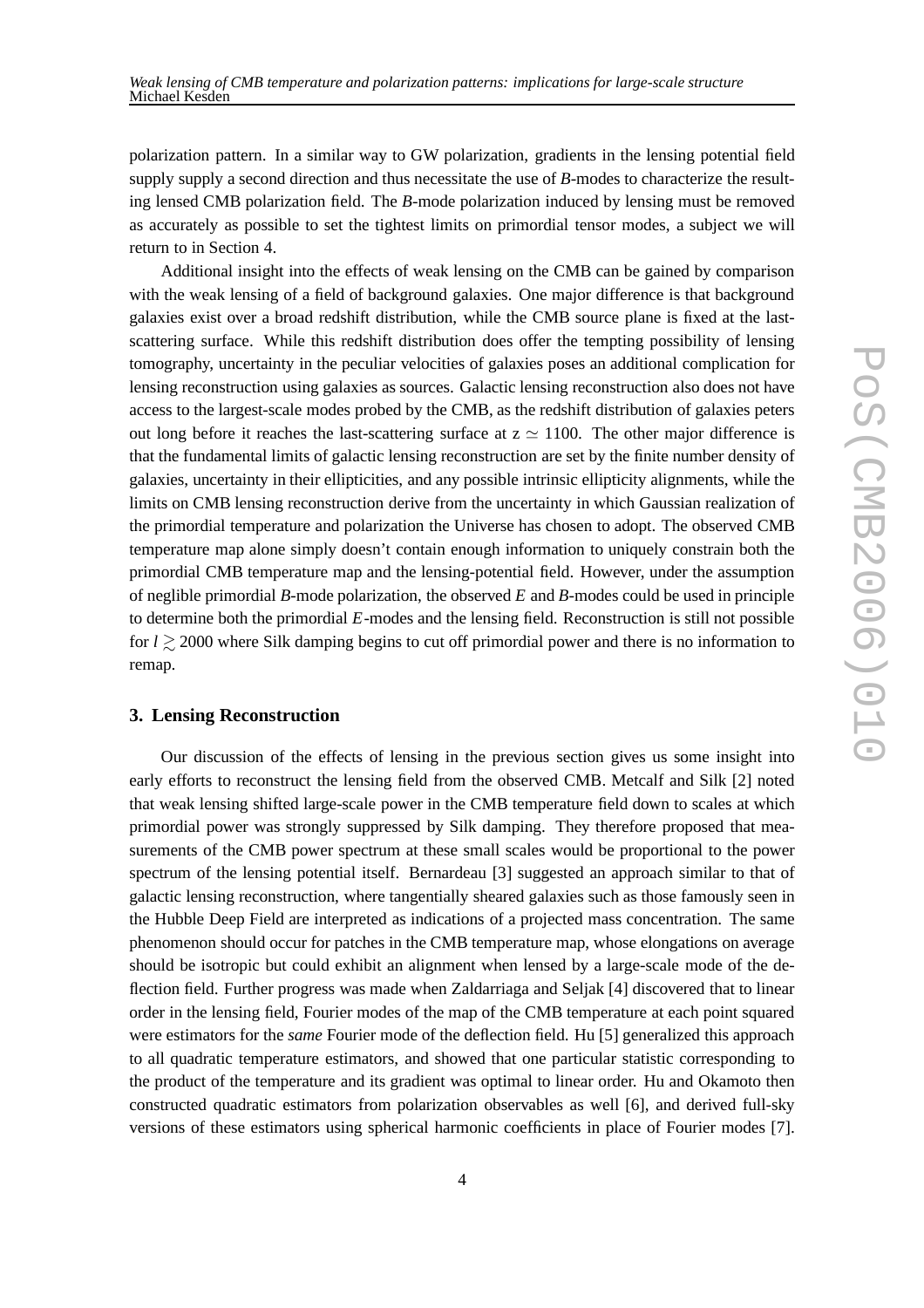As these estimators should have great practical importance for Planck and future experiments, let's look at them a bit more closely.

#### **3.1 Quadratic Estimators**

Quadratic estimators of the lensing potential  $\phi$  are based on the fact that two Fourier modes **l** ≠ −**l**<sup> $\prime$ </sup> of the CMB observables *X*,*X*<sup> $\prime$ </sup> =  $\Theta$ ,*E*,*B* are uncorrelated in the Gaussian primordial CMB, but to linear order in  $\phi$  are correlated exclusively by the mode  $\mathbf{L} = \mathbf{l} + \mathbf{l}'$ ,

$$
\langle X(\mathbf{l})X'(\mathbf{l}')\rangle_{\text{CMB}} = f_{XX'}(\mathbf{l},\mathbf{l}')\phi(\mathbf{L}),\tag{3.1}
$$

where  $\langle \rangle_{\text{CMB}}$  represents an ensemble average over the primordial CMB, and the function  $f_{XX'}(l, l')$ depends on instrumental noise and the primordial CMB power spectra. The amplitude of  $f_{XX'}(l, l')$ and thus the strength of the correlation varies with the scale and configuration in a known way, as does the signal-to-noise with which the modes  $X(1), X'(1')$  can be observed. Hu and Okamoto [6] derived optimal quadratic estimators

$$
\mathbf{d}_{XX'}(\mathbf{L}) \equiv \frac{i\mathbf{L}A_{XX'}(L)}{L^2} \int \frac{d^2\mathbf{l}_1}{(2\pi)^2} \frac{1}{2} \left[ X(\mathbf{l}_1) X'(\mathbf{l}_2) + X'(\mathbf{l}_1) X(\mathbf{l}_2) \right] F_{XX'}(\mathbf{l}_1, \mathbf{l}_2)
$$
(3.2)

for a mode **L** of the deflection field by combining all pairs of modes  $\mathbf{l}_1, \mathbf{l}_2$  for which  $\mathbf{l}_1 + \mathbf{l}_2 = \mathbf{L}$ with weights given by the Wiener filter  $F_{XX'}(l_1,l_2)$  and normalization  $A_{XX'}(L)$ . Six correlated estimators  $\mathbf{d}_{XX'}(\mathbf{L})$  can be constructed from the three observables  $\Theta$ , *E*, *B*, which themselves can be combined into a single minimum-variance (mv) estimator. The performance of the individual and mv estimators is shown in Fig. 1 for both Planck and a future reference experiment with similar resolution but better sensitivity ( $\Delta_T = \Delta_P/\sqrt{2} = 1 \mu$ K-arcmin [6]. This figure reveals that Planck does not have low enough sensitivity to reconstruct individual modes of the deflection field, but that a future experiment like CMBPOL could conceivably reconstruct modes out to *L* of several hundred. Since Planck can't reconstruct individual modes **d**(**L**), it must settle for a statistical detection of the deflection-field power spectrum binned over a range of *L*.

#### **3.2 Power Spectrum Estimation**

Naively, one might hope that an estimator for the deflection-field power spectrum could be created by combining estimators for the individual modes in an appropriate manner,

$$
D_L \equiv \frac{(2\pi)^2}{AL^2} \frac{1}{2\pi L \Delta L} \int_{a_L} \frac{d^2 \mathbf{l}}{(2\pi)^2} \mathbf{d}_{XX'}(\mathbf{l}) \cdot \mathbf{d}_{XX'}(-\mathbf{l}), \qquad (3.3)
$$

where the individual modes are binned in an annulus  $a<sub>L</sub>$  of radius *L* and width  $\Delta L$ . This hope is dashed by the fact that terms beyond linear order in  $\phi$  yield a systematic contribution to  $D_L$ , even averaged over different realizations of the primordial CMB and LSS [8]. These terms lead to a subdominant contribution to the noise with which individual modes can be reconstructed as shown in Fig. 2, but constitute a systematic bias for estimations of the power spectrum if not properly subtracted. They can be interpreted as the noise associated with reconstructing a mode **d**(**L**) due to uncertainty in the other lensing modes. Since this noise depends on the deflection-field power spectrum itself, it must be subtracted iteratively though these iterations will rapidly converge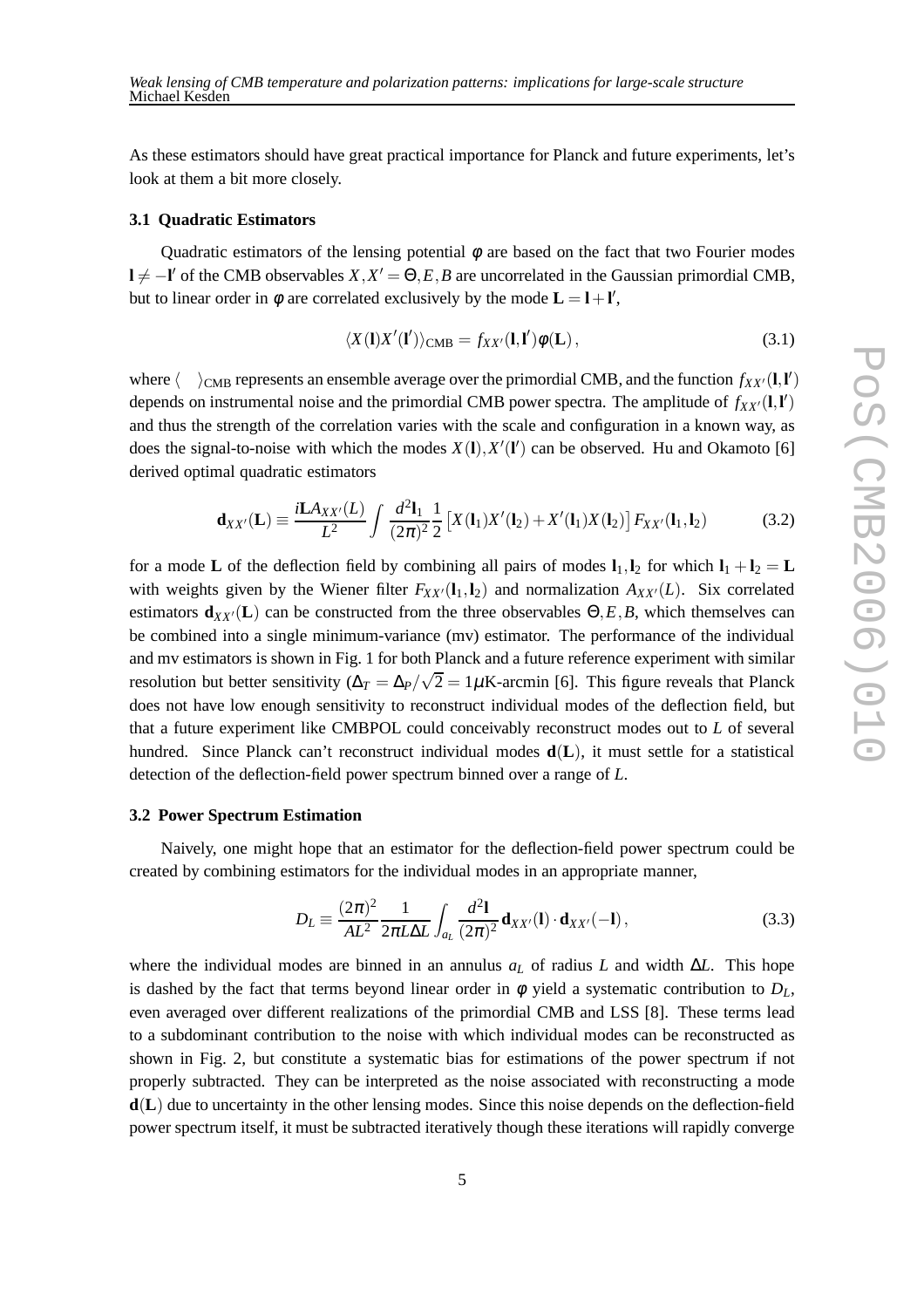



**Figure 1:** Variances of quadratic estimators of the deflection field **d**(**L**) for Planck and a future reference experiment. The curves *dd* represent the expected deflection-field power spectrum, while the other curves correspond to the noise power spectra of the appropriately labeled estimators and their minimum varinace (mv) combination. Figure borrowed from [6].

as the effect only occurs at the 10% level even for the reference experiment. It is important to note that while the primary noise depicted in Fig. 2 is dominated by instrumental noise and thus decreases dramatically for the reference experiment, the second-order term is largely independent of instrumental noise and thus will become increasingly significant for future experiments. Despite this second-order noise, Planck should be able to determine the deflection-field power spectrum out to *L* of several hundred with temperature and polarization [6]. To assess the ultimate limit of future experiments like CMBPOL we need to go beyond quadratic estimators to more recently developed maximum-likelihood techniques.

## **3.3 Maximum Likelihood Estimators**

Hirata and Seljak [9] brought a new level of computational rigor to lensing reconstruction by devising a new estimator that exploited the full effects of the lensing remapping

$$
\Lambda[\phi]\Theta(\mathbf{n}) = \Theta(\mathbf{n} + \nabla\phi(\mathbf{n}))\tag{3.4}
$$

rather than just its linear approximation. This remapping when combined with the assumed Gaussian statistics of the primordial CMB fully determines the covariance of the observed temperature  $\hat{\Theta}(\mathbf{n})$  treated as a column vector,

$$
C^{\hat{\Theta}\hat{\Theta}}[\phi] = \Lambda[\phi]C^{\Theta\Theta}\Lambda[\phi]^T + C^n.
$$
\n(3.5)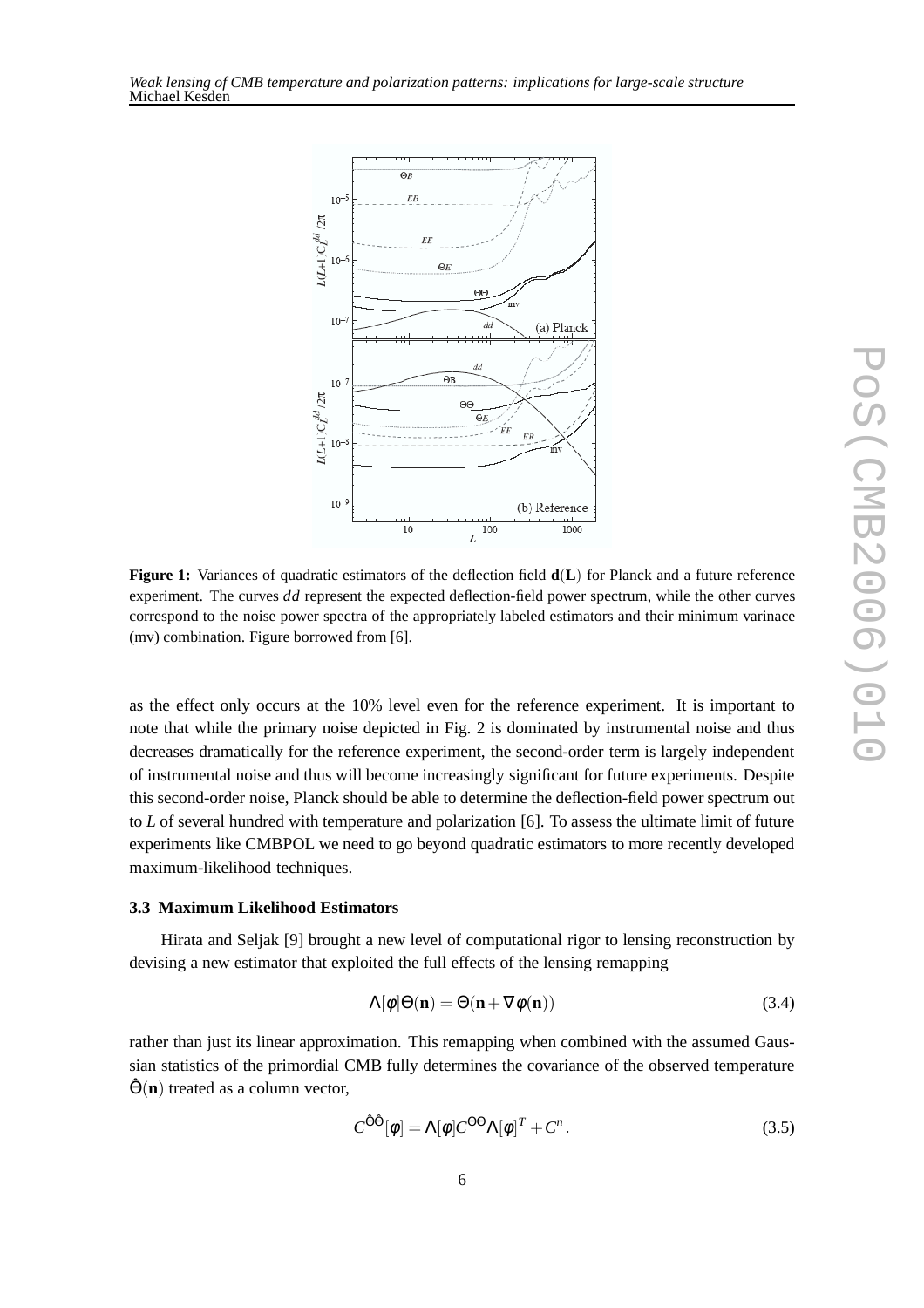



**Figure 2:** Primary and second-order contributions to the noise of the ΘΘ and *EB* deflection-field estimators for Planck and a future reference experiment. The solid curves are the power spectra  $C_L^{dd}$ . The upper and lower dashed curves are the primary and second-order noise power spectra for the temperature-based estimator, while the dotted curves are the corresponding noise variances for the *EB* polarization estimator. Figure borrowed from [8].

This covariance is a functional of the realization of the lensing potential  $\phi(\mathbf{n})$  from which the negative log likelihood  $\mathscr L$  can be calculated. The maximum-likelihood estimator (MLE)  $\hat \phi(\mathbf{n})$  is then the solution to the *N* equations  $\delta \mathscr{L}/\delta \phi = 0$  for an *N*-pixel map. If the lensing potential  $\phi(\mathbf{n})$ is itself assumed to be a realization of a Gaussian field with power spectrum  $C^{\phi\phi}$ , then the power spectrum must be determined iteratively as with the quadratic estimators described above. The result of applying this new estimator is shown in Fig. 3, and is in quantitative agreement with what we would expect from our study of nonlinear effects in the preceding subsection. The maximumlikelihood estimator offers little improvement for Planck, where instrumental noise dominates that associated with the confusion of lensing modes. It can offer however roughly a 10% improvement for a future reference experiment with dramatically improved sensitivity.

Maximum-likelihood techniques can be applied to polarization-based estimators in a very similar fashion, but with an important new conclusion [10]. As discussed in Section 2, the absence of significant power in the primordial *B*-polarization field implies that there is enough information in principle in the observed *E* and *B* fields to reconstruct both the primordial *E* field and the lensing realization  $\phi$ . The noise associated with nonlinear effects sets a limit to how well quadratic polarization estimators can reconstruct the lensing field, but polarization-based MLEs can circumvent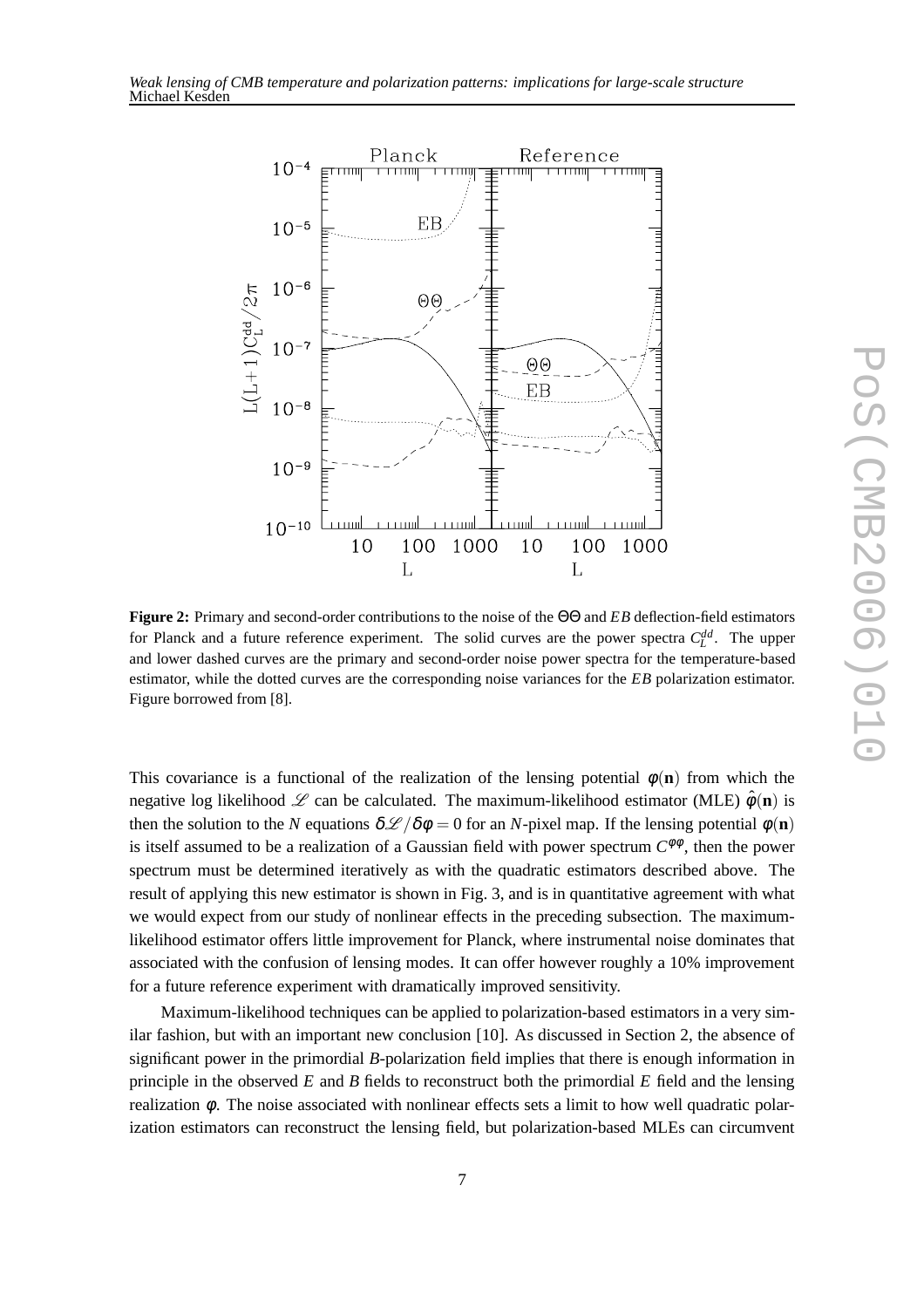

**Figure 3:** Ratio of the RMS error associated with the temperature maximum-likelihood and quadratic estimators for the lensing potetial φ as a function of *L* for both Planck and a future reference experiment. Figure borrowed from [9].

this limit as shown in Fig. 4. The noise associated with the quadratic estimator saturates for experiments with instrumental noise lower than  $1 \mu$ K-arcmin, but the performance of the MLE keeps improving until it has achieved an almost order-of-magnitude reduction in the reconstruction noise for Experiment F of Fig. 4 (0.25  $\mu$ K-arcmin, 2 arcmin resolution). This improvement has fundamental implications for an important application of lensing reconstruction, constraining primordial tensor modes.

#### **4. Constraining Tensor Modes**

As noted in Section 2, one of the most important theoretical developments in the study of CMB polarization was the discovery that primordial *B*-modes would be a "smoking-gun" signature of inflationary gravitational waves [11, 12]. More recently it was found that lensing induced a fractional conversion of *E*-modes into *B*-modes,

$$
\tilde{B}(\mathbf{l}) = -\int \frac{d^2 \mathbf{l}_1}{(2\pi)^2} E(\mathbf{l}_1) \sin 2(\varphi_{\mathbf{l}_1} - \varphi_{\mathbf{l}}) \phi(\mathbf{l} - \mathbf{l}_1) \left[ (\mathbf{l} - \mathbf{l}_1) \cdot \mathbf{l}_1 \right],
$$
\n(4.1)

contaminating the signal from primordial tensor perturbations for values of  $r$  much below  $10^{-2}$ . Fortunately, lensing reconstruction can be used to estimate the lensing contribution to observed *B*-modes from Eq. (4.1), allowing these lensed modes to be removed from any primordial signal [13, 14]. We have already seen that Planck will not be able to achieve lensing reconstruction on the mode-by-mode basis necessary for this application, but future experiments like CMBPOL should be able to do so. The limits to which these experiments can constrain *r*, assuming optimistically that foregrounds can be understood and controlled, will be set by lensing reconstruction using optimal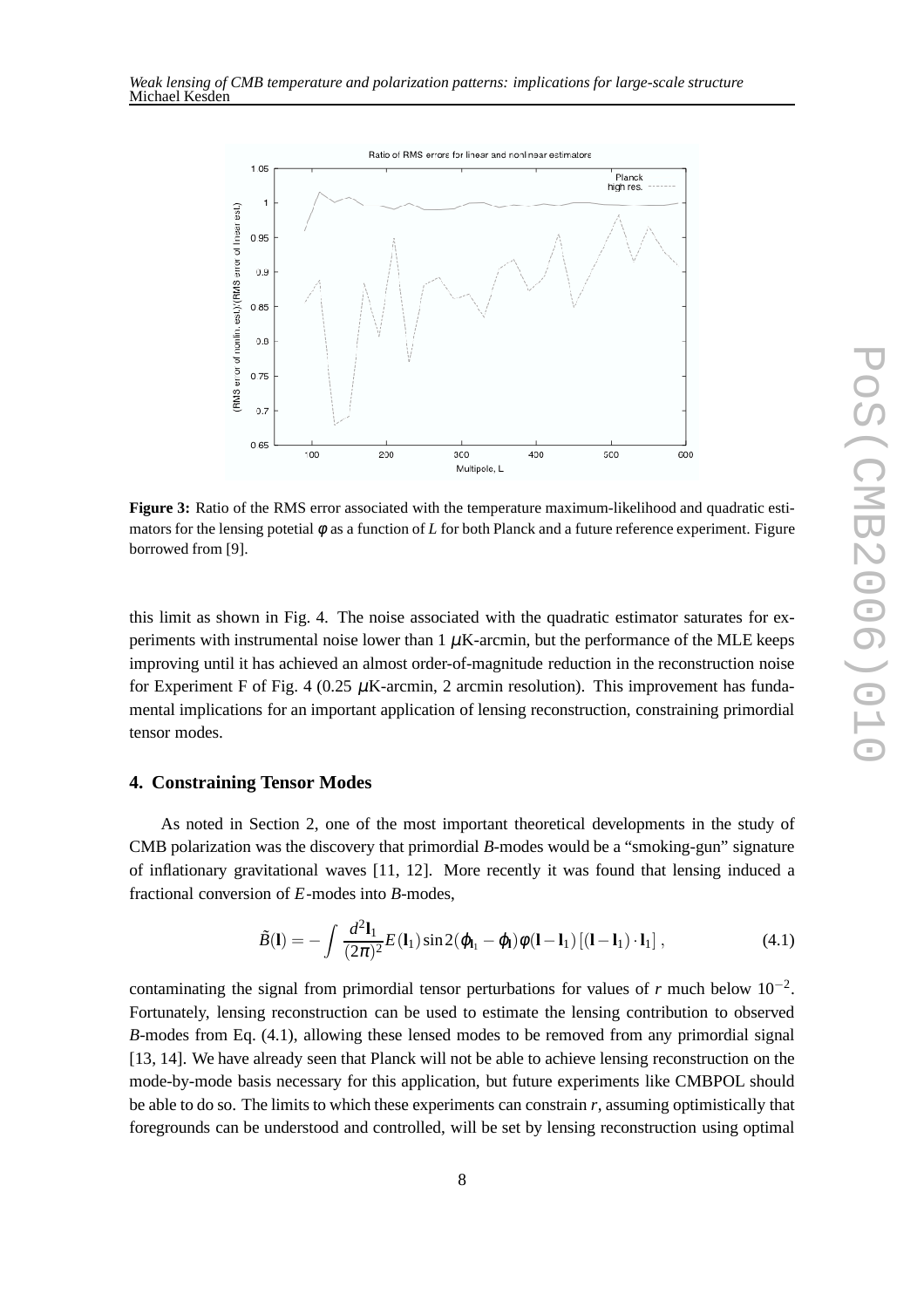

**Figure 4:** Error with which modes of the convergence field can be reconstructed by polarization-based estimators for future reference experiments. The solid curves show the signal convergence power spectrum, while the "+" and " $\times$ " data points show the quadratic and MLEs respectively. Noise decreases and resolution increases in the series from A to F. Figure borrowed from [10].

estimators like the MLEs of the previous section [15]. The effectiveness of these estimators is illustrated in Fig. 5, where we see the primordial *B*-mode polarization power spectra for two values of *r* and the upper bounds one might hope to set with lensing reconstruction by quadratic estimators and MLEs. The optimistic  $r = 10^{-6}$  curve seeks to take advantage of the high first-year WMAP optical depth that has since come down. Nonetheless, an ultimate limit for *r* of order 10−<sup>5</sup> seems feasible in the absence of foregrounds.

## **5. Conclusions**

This talk has sought to provide some insight into the effects of weak lensing on the CMB, and how these effect might be exploited to reconstruct both the primordial CMB and the lensing field itself. Lensing remaps the CMB on scales of several arcminutes, inducing distinctive non-Gaussian correlations and fractionally converting *E*-mode polarization to *B*-modes. Quadratic estimators adopt a linear approximation for the effects of lensing, then make use of the simple form of linear effects in Fourier or harmonic space to optimally weight all pairs of temperature and polarization observables coupled by a given lensing mode. MLEs retain the full nonlinear effects of lensing at the cost of having to estimate the power spectrum through an iterative Monte Carlo procedure. Planck should be able to achieve a statistical detection of the lensing power spectrum using quadratic estimators, with little improvement from using the more intensive MLEs. Future exper-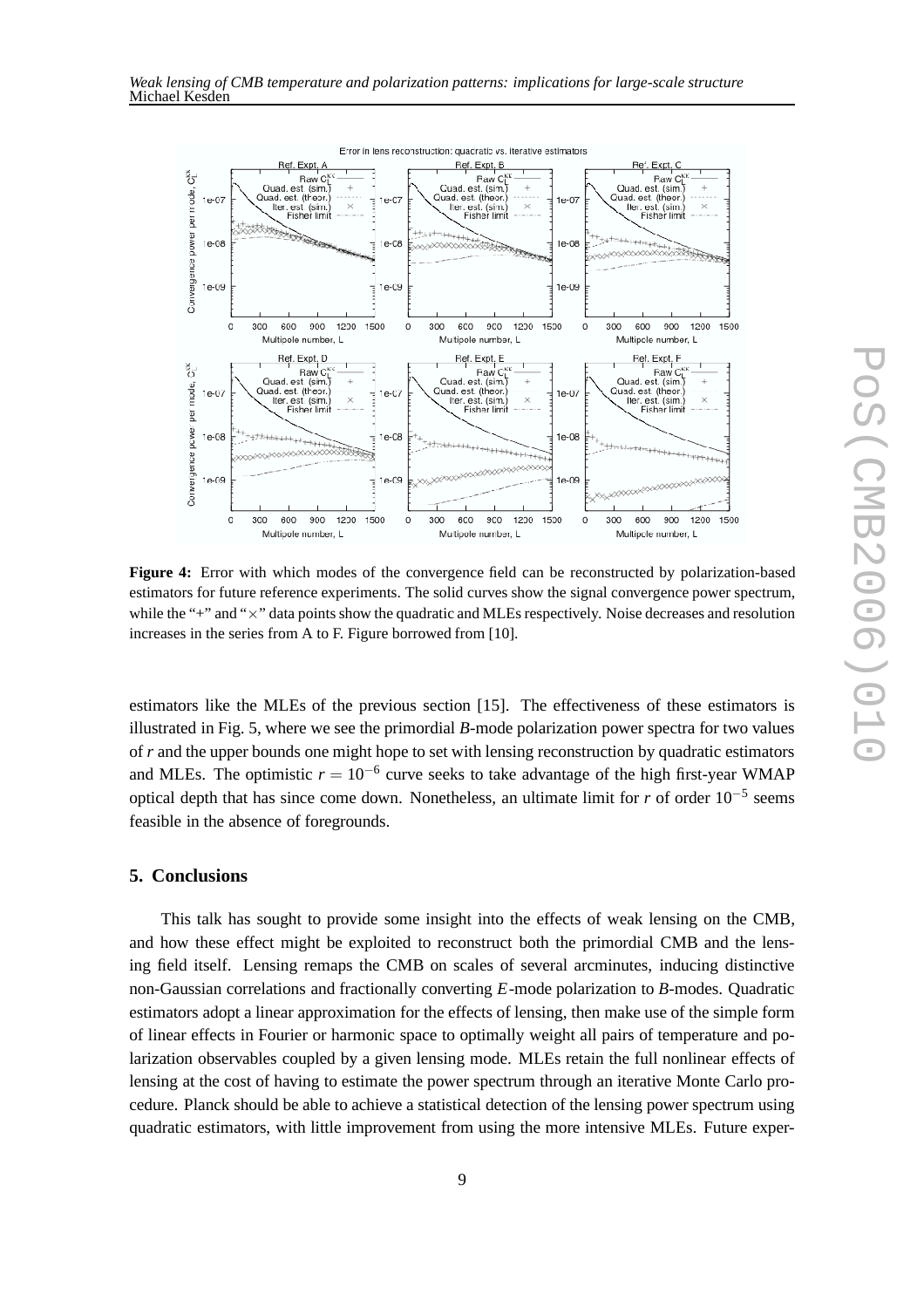

**Figure 5:** Residual *B*-mode polarization power spectra with no lensing subtraction (red), subtraction with quadratic estimators (blue), MLEs (magenta), and perfect subtraction (cyan). We see that a reference experiment along the lines Experiment F could conceivably detect primordial *B*-modes for *r* as low as 10−<sup>5</sup> . Figure borrowed from [15].

iments attempting to set fundamental limits will achieve substantially better results using MLEs, and could conceivably detect primordial *B*-modes for *r* as low as  $10^{-5}$ .

## **References**

- [1] Dodelson, S., *Modern Cosmology*, New York: Academic Press, 2003.
- [2] R. B. Metcalf and J. Silk, Astrophys. J. **4**89, 1 (1997).
- [3] F. Bernardeau, Astron. & Astron. **3**38, 767 (1998).
- [4] M. Zaldarriaga and U. Seljak, Phys. Rev. D **5**9, 123507 (1999).
- [5] W. Hu, Phys. Rev. D **6**4, 083005 (2001).
- [6] W. Hu and T. Okamoto, Astrophys. J. **5**74, 566 (2002).
- [7] T. Okamoto and W. Hu, Phys. Rev. D **6**7, 083002 (2003).
- [8] M. Kesden, A. Cooray, and M. Kamionkowski, Phys. Rev. D **6**7, 123507 (2003).
- [9] C. M. Hirata and U. Seljak, Phys. Rev. D **6**7, 043001 (2003).
- [10] C. M. Hirata and U. Seljak, Phys. Rev. D **6**8, 083002 (2003).